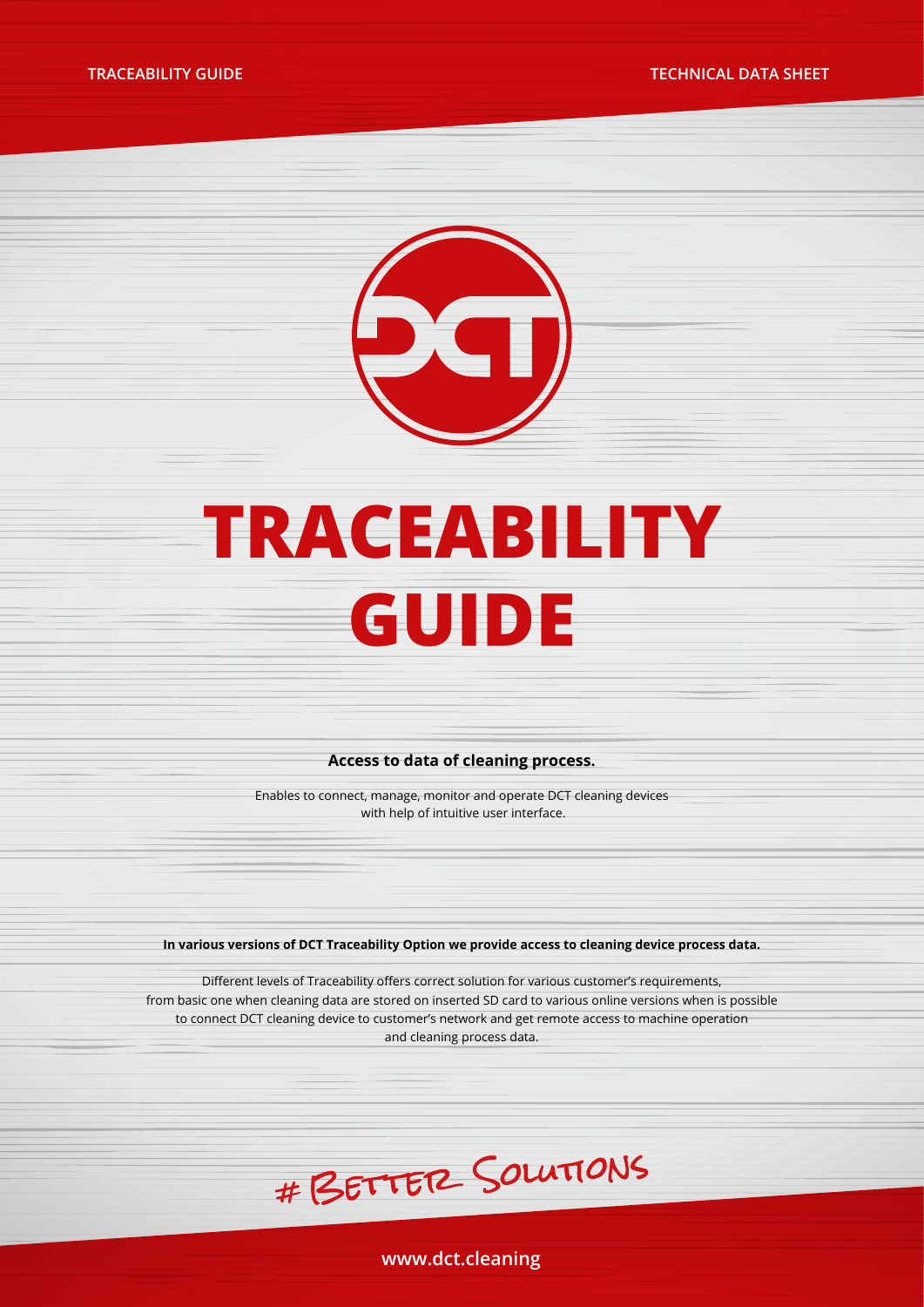## $\textcircled{\textsc{i}}$

#### **DCT TRACEABILITY VERSION OVERVIEW**

| PART NO. | <b>DESCRIPTION</b> | ≿ ≌<br>LFILL INDUSTR<br>REQUIREMEN<br>로운 | z<br>ະ<br><b>GRS</b><br>ᄒᅙ<br>ㅎ<br><b>ν</b> α<br>요중 | <b>AVAILABLE FOR:</b> | PAGE: |
|----------|--------------------|------------------------------------------|-----------------------------------------------------|-----------------------|-------|

#### **1. TRACEABILITY OFFLINE, SD, FILE**

| 10118 | Traceability offline, SD card, file                 |  | × | <b>ALL TYPES</b> |  |
|-------|-----------------------------------------------------|--|---|------------------|--|
| 10119 | Traceability offline, Barcode Reader, SD card, file |  |   |                  |  |

#### **2. TRACEABILITY ONLINE, PC WIN, FILE + PC CONFIGURATION**

| 10122 | Traceability online, PC WIN, file + PC configuration                 |  | <b>ALL TYPES</b> |  |
|-------|----------------------------------------------------------------------|--|------------------|--|
| 10123 | Traceability online, PC win, Barcode Reader, file + PC configuration |  |                  |  |

#### **3. TRACEABILITY ONLINE, PC WIN, OPC SERVER CD, NO FILE**

| 10127 | Traceability online, PC WIN, OPC Server CD, no file                 |  | <b>ALL TYPES</b> | 12 |
|-------|---------------------------------------------------------------------|--|------------------|----|
| 10129 | Traceability online, PC WIN, Barcode Reader, OPC Server CD, no file |  |                  | 14 |

#### **4. TRACEABILITY ONLINE, PC WIN, CUSTOMER MES MODIFICATION, NO FILE**

| 10151 | Adaptation of the data format for possible storage in the customer's<br>information system |  |  | <b>ALL TYPES</b> |  |
|-------|--------------------------------------------------------------------------------------------|--|--|------------------|--|
|-------|--------------------------------------------------------------------------------------------|--|--|------------------|--|

#### **5. TRACEABILITY FOR ROSE**

| 10131 | Traceability ROSE, SD card, file                       | ×                         | ×                         |                    | 18 |
|-------|--------------------------------------------------------|---------------------------|---------------------------|--------------------|----|
| 10132 | Traceability ROSE online, PC WIN, file                 | $\boldsymbol{\mathsf{x}}$ | $\boldsymbol{\mathsf{x}}$ | ROSE 32<br>ROSE 54 | 19 |
| 10133 | Traceability ROSE online, Barcode Reader, PC WIN, file |                           | ✓                         |                    | 20 |

## **6. TECHNICAL PARAMETERS [2](#page-21-0)2**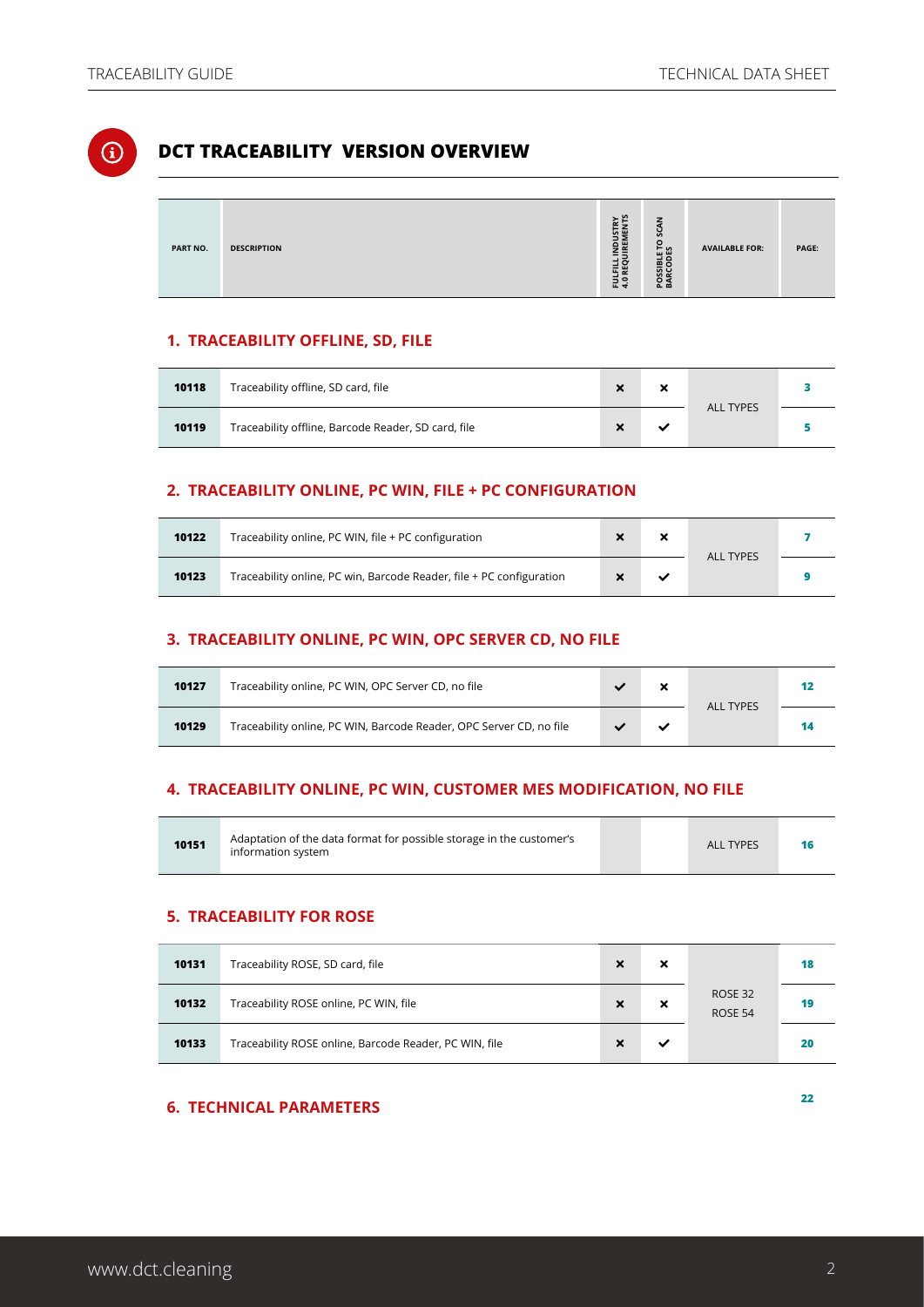## <span id="page-2-0"></span> **1. TRACEABILITY OFFLINE, SD CARD, FILE**

#### **10118 Traceability offline, save CSV file to SD card**



**Basic version of Traceability** when general process data like set times, temperatures, conductivity levels, conductivity and cycle number are stored to CSV file in cleaning system touch screen SD card.

SD card with CSV file is able to remove from cleaning system and copy data to customer's PC or other device for other processing. Also is possible to download CSV file to customer's USB stick thru USB socket installed on back side of cleaning system.

Cleaning system is not possible to connect to customer's PC or intranet. This version of Traceability not fulfill Industry 4.0 requirements.

P/N 10118 is always necessary to combine with some level of log file, due to requested type of data logged into CSV file.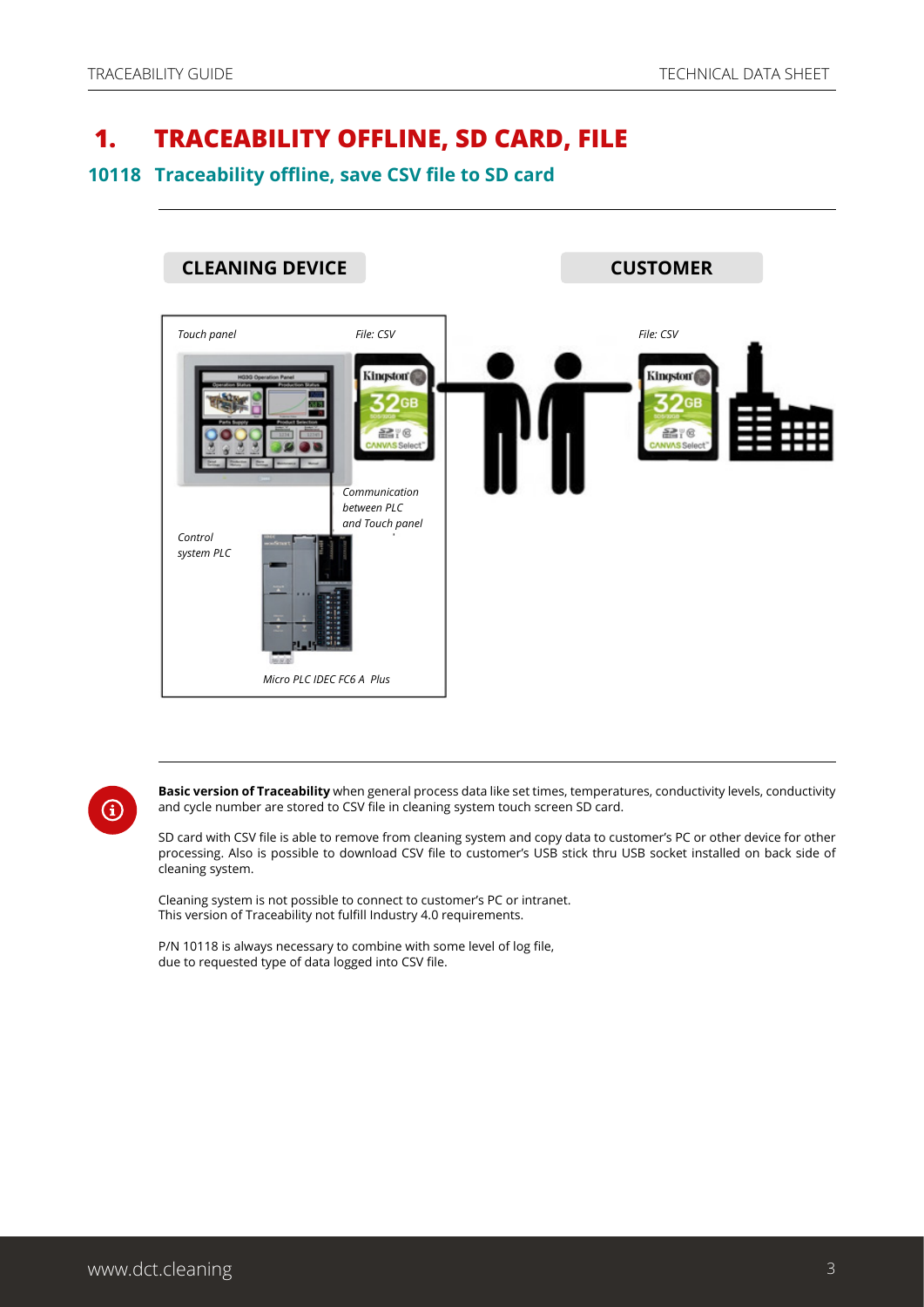## **1. TRACEABILITY OFFLINE, SD CARD, FILE**

**10118 Traceability offline, save CSV file to SD card**

|                            | <b>PART NUMBER:</b> | NAME:                                                       |
|----------------------------|---------------------|-------------------------------------------------------------|
| →<br><b>BASIC</b><br>LEVEL | 10118               | TRACEABILITY OFFLINE, CSV TO SD CARD                        |
|                            |                     | Not fulfill Industry 4.0 requirements                       |
|                            |                     | Output is CSV file stored on SD in touch screen             |
|                            |                     | Not possible to connect cleaning system to intranet or PC   |
|                            |                     | CSV file is possible to copy from SD card or USB flash disc |
|                            | INCLUDE:            | SD card, user manual                                        |
|                            | <b>NOT INCLUDE:</b> | SW for data processing and SW support                       |

| →<br><b>OPTIONS</b> | 10118A          | <b>BASIC PROCESS DATA LOG</b>                                                               |
|---------------------|-----------------|---------------------------------------------------------------------------------------------|
|                     |                 | Set of basic process data logged to CSV file                                                |
|                     | INCLUDE:        | Program number, set process times, set temperatures, conductivity value, total cycle number |
|                     |                 |                                                                                             |
|                     | <b>10118B</b>   | <b>CLEANING PROCESS PRESSURE LOGGED TO CSV FILE</b>                                         |
|                     | INCLUDE:        | Average cleaning process pressure                                                           |
|                     |                 |                                                                                             |
|                     | 10118C          | PRE-RINSING PROCESS PRESSURE LOGGED TO CSV FILE                                             |
|                     | <b>INCLUDE:</b> | Average pre-rinsing process pressure                                                        |
|                     |                 |                                                                                             |
|                     | <b>10118D</b>   | RINSING PROCESS PRESSURE LOGGED TO CSV FILE                                                 |
|                     | <b>INCLUDE:</b> | Average rinsing process pressure                                                            |
|                     |                 |                                                                                             |
|                     | 10118E          | <b>NUMBER OF CYCLES TO EXCHANGE</b>                                                         |
|                     | INCLUDE:        | Values of cycle counters to exchange process fluids and filters                             |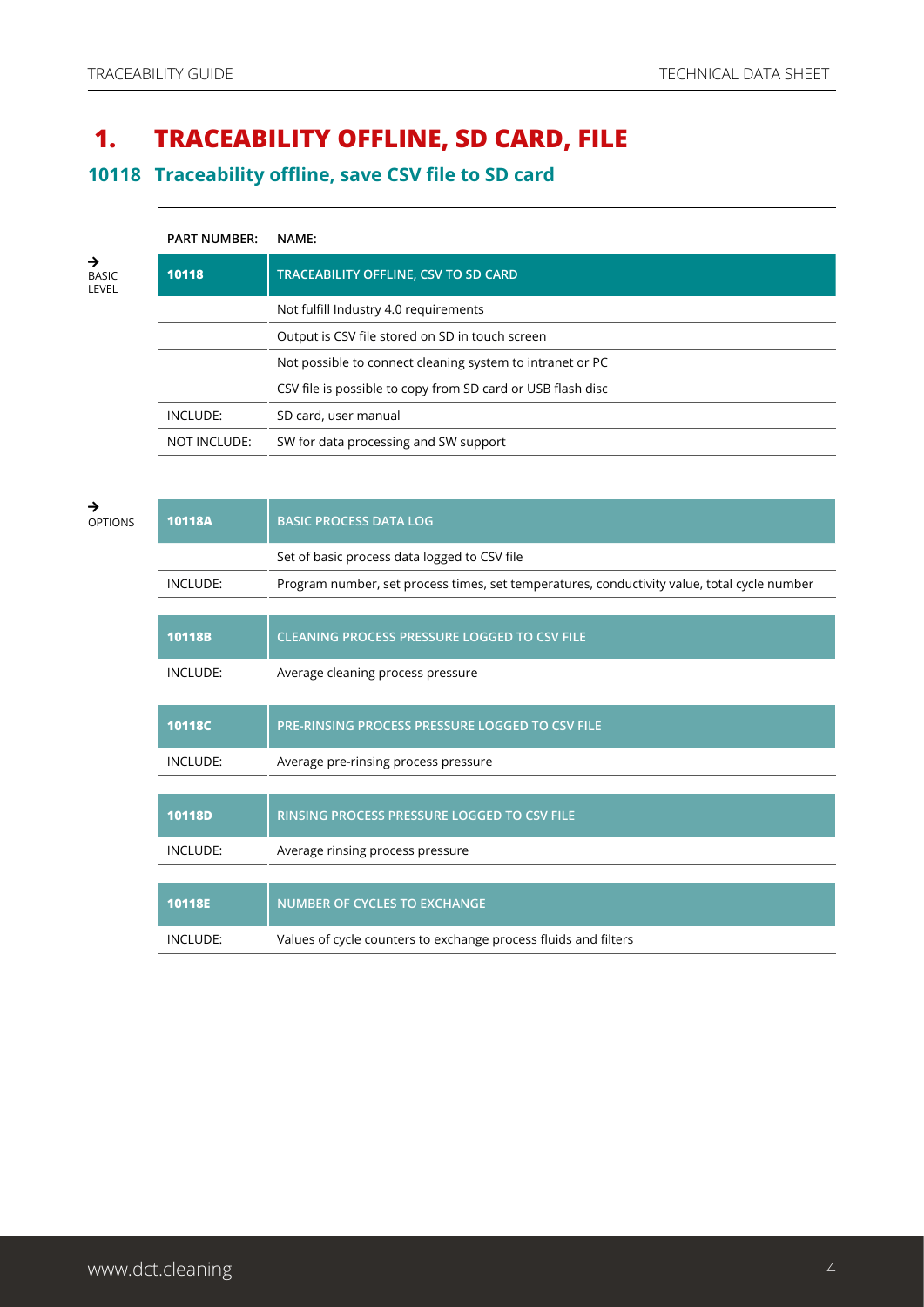## <span id="page-4-0"></span> **1. TRACEABILITY OFFLINE, BARCODE READER, SD CARD, FILE**

**10119 Traceability offline, Barcode Reader, save CSV file to SD card**



 $\bf(i)$ 

**Basic version of Traceability** when general process data like set times, temperatures, conductivity levels, conductivity and cycle number are stored to CSV file in cleaning system touch screen SD card.

**PLC is ready ready for connection of Barcode Reader.** Customer can choose standard DCT Barcode Reader (P/N 10119A) or use own Barcode Reader when DCT need to setup its setting (P/N 10119B).

SD card with CSV file is able to remove from cleaning system and copy data to customer's PC or other device for other processing.

Cleaning system is not possible to connect to customer's PC or intranet. This version of Traceability not fulfill Industry 4.0 requirements.

P/N 10119 is always necessary to combine with some type of Barcode Reader (P/N 10119 or 10119) and some level of log file, due to requested type of data logged into CSV file.

Scanning of Barcode is always done after finish of cleaning cycle.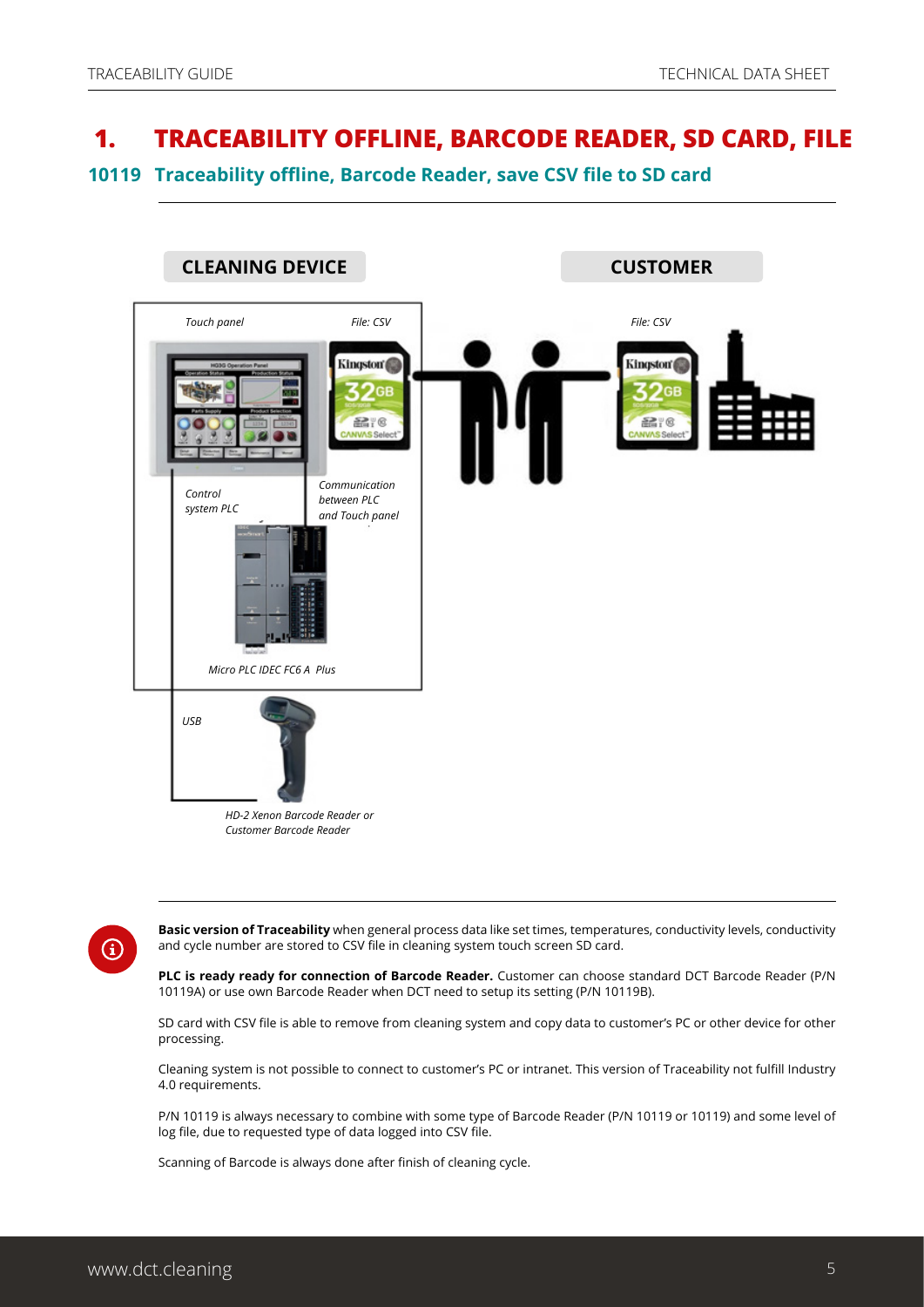## **1. TRACEABILITY OFFLINE, BARCODE READER, SD CARD, FILE**

**10119 Traceability offline, Barcode Reader, save CSV file to SD card**

|                     | <b>PART NUMBER:</b> | NAME:                                                                                                                               |
|---------------------|---------------------|-------------------------------------------------------------------------------------------------------------------------------------|
| <b>BASIC</b>        | 10119               | TRACEABILITY OFFLINE + BARCODE READER, CSV TO SD CARD                                                                               |
| LEVEL               |                     | Not fulfill Industry 4.0 requirements                                                                                               |
|                     |                     | Output is CSV file stored on SD in touch screen                                                                                     |
|                     |                     | Not possible to connect cleaning system to intranet or PC                                                                           |
|                     |                     | CSV file is possible to copy from SD card ot USB flash disc                                                                         |
|                     | INCLUDE:            | SD card, ready for connection of Barcode Reader, user manual                                                                        |
|                     | NOT INCLUDE:        | Barcode Reader, SW for data processing and SW support                                                                               |
| →<br><b>OPTIONS</b> |                     |                                                                                                                                     |
|                     | 10119A              | <b>BARCODE READER HD-2 XENON</b>                                                                                                    |
|                     | INCLUDE:            | Barcode Reader, USB cable, holder, installation.                                                                                    |
|                     | <b>REQUIRE:</b>     | Mandatory is to combine with P/N 10119H Barcode logging                                                                             |
|                     | 10119B              |                                                                                                                                     |
|                     |                     | <b>CONNECTION OF CUSTOMER'S BARCODE READER</b>                                                                                      |
|                     | <b>INCLUDE:</b>     | Connection and setting of customer's Barcode Reader                                                                                 |
|                     | <b>REQUIRE:</b>     | Delivery of customer's Barcode Reader to DCT<br>Mandatory is to combine with P/N 10119H Barcode logging                             |
|                     |                     |                                                                                                                                     |
|                     | 10119C              | <b>BASIC PROCESS DATA LOG</b>                                                                                                       |
|                     |                     | Set of basic process data logged to CSV file                                                                                        |
|                     | INCLUDE:            | Program number, set process times, set temperatures, conductivity value, total cycle number                                         |
|                     |                     |                                                                                                                                     |
|                     | <b>10119D</b>       | <b>CLEANING PROCESS PRESSURE LOGGED TO CSV FILE</b>                                                                                 |
|                     | INCLUDE:            | Average cleaning process pressure logged to CSV file                                                                                |
|                     | 10119E              | PRE-RINSING PROCESS PRESSURE LOGGED TO CSV FILE                                                                                     |
|                     |                     |                                                                                                                                     |
|                     | INCLUDE:            | Average pre-rinsing process pressure logged to CSV file                                                                             |
|                     | 10119F              | RINSING PROCESS PRESSURE LOGGED TO CSV FILE                                                                                         |
|                     | INCLUDE:            | Average rinsing process pressure logged to CSV file                                                                                 |
|                     |                     |                                                                                                                                     |
|                     | <b>10119G</b>       | NUMBER OF CYCLES TO EXCHANGE                                                                                                        |
|                     | INCLUDE:            | Values of cycle counters to exchange process fluids and filters logged to CSV file                                                  |
|                     |                     |                                                                                                                                     |
|                     | 10119H              | <b>BARCODE LOGGING</b>                                                                                                              |
|                     | INCLUDE:            | SW setup to be able to scan Barcodes after finish of cleaning cycle                                                                 |
|                     |                     |                                                                                                                                     |
|                     | 101191              | SELECTION OF CLEANING PROGRAM BASED ON BARCODE                                                                                      |
|                     | INCLUDE:            | Automatic setting of cleaning programm due to scanned type of Barcode                                                               |
|                     | LIMIT:              | Maximum number of Barcodes in machine library is 10<br>For higher amount of Barcodes is necessary to multiply this unit in quote/PO |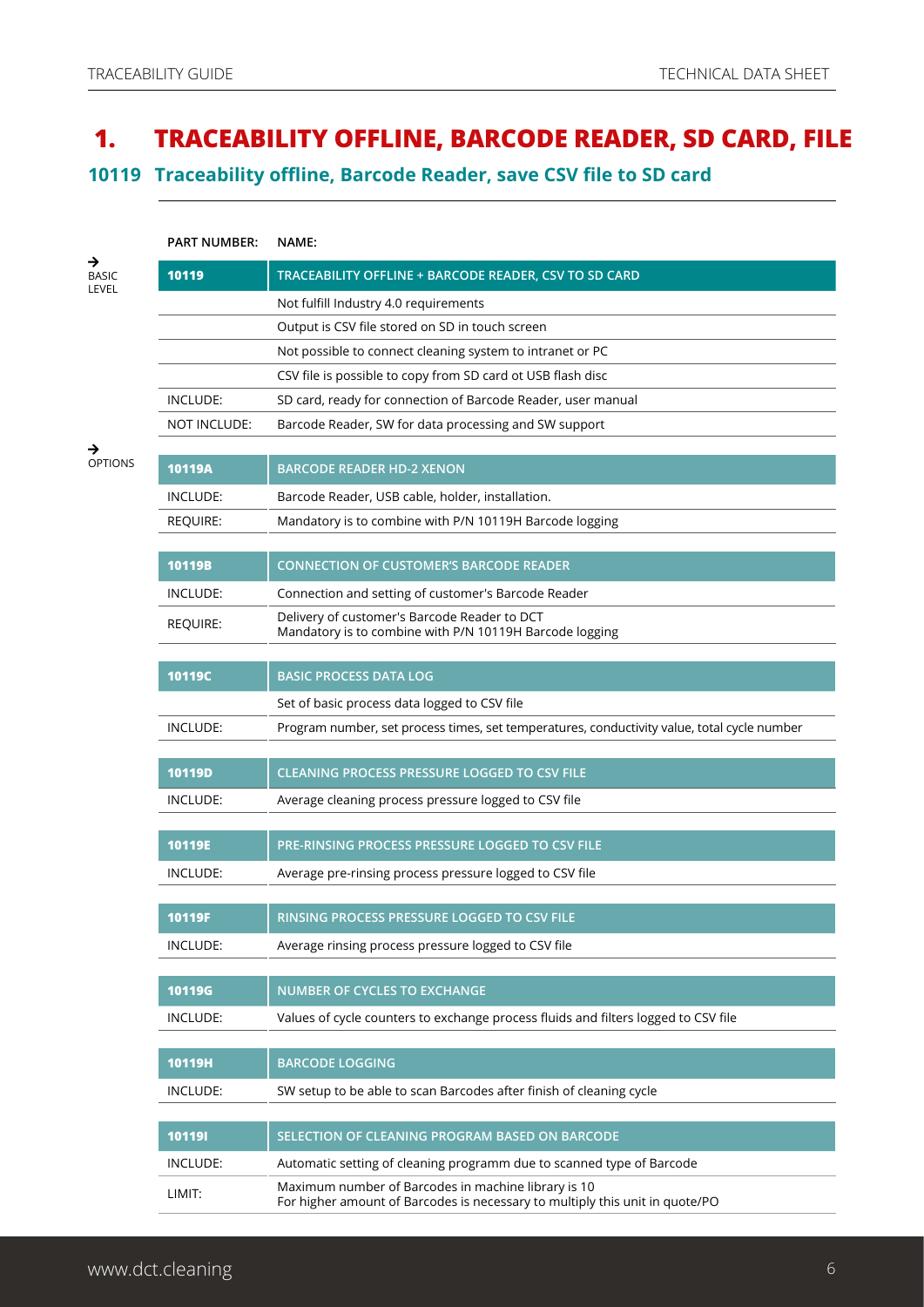## <span id="page-6-0"></span> **2. TRACEABILITY ONLINE, PC WIN, FILE + PC CONFIGURATION**

#### **10122 Traceability online + PC WIN, save CSV or XML file to PC HDD**



G

With this version of Traceability is possible to stored process data on embadded industrial PC operated by Windows which is installed directly inside cleaning system. Process data are recorder to CSV or XML file on PC HDD.

Is possible to set customer's IP address and copy stored data from PC HDD to any device connected to customer's network. This version of Traceability not fulfill Industry 4.0 requirements.

P/N 10122 is always necessary to combine with some level of log file, due to requested type of data logged into CSV or XML file.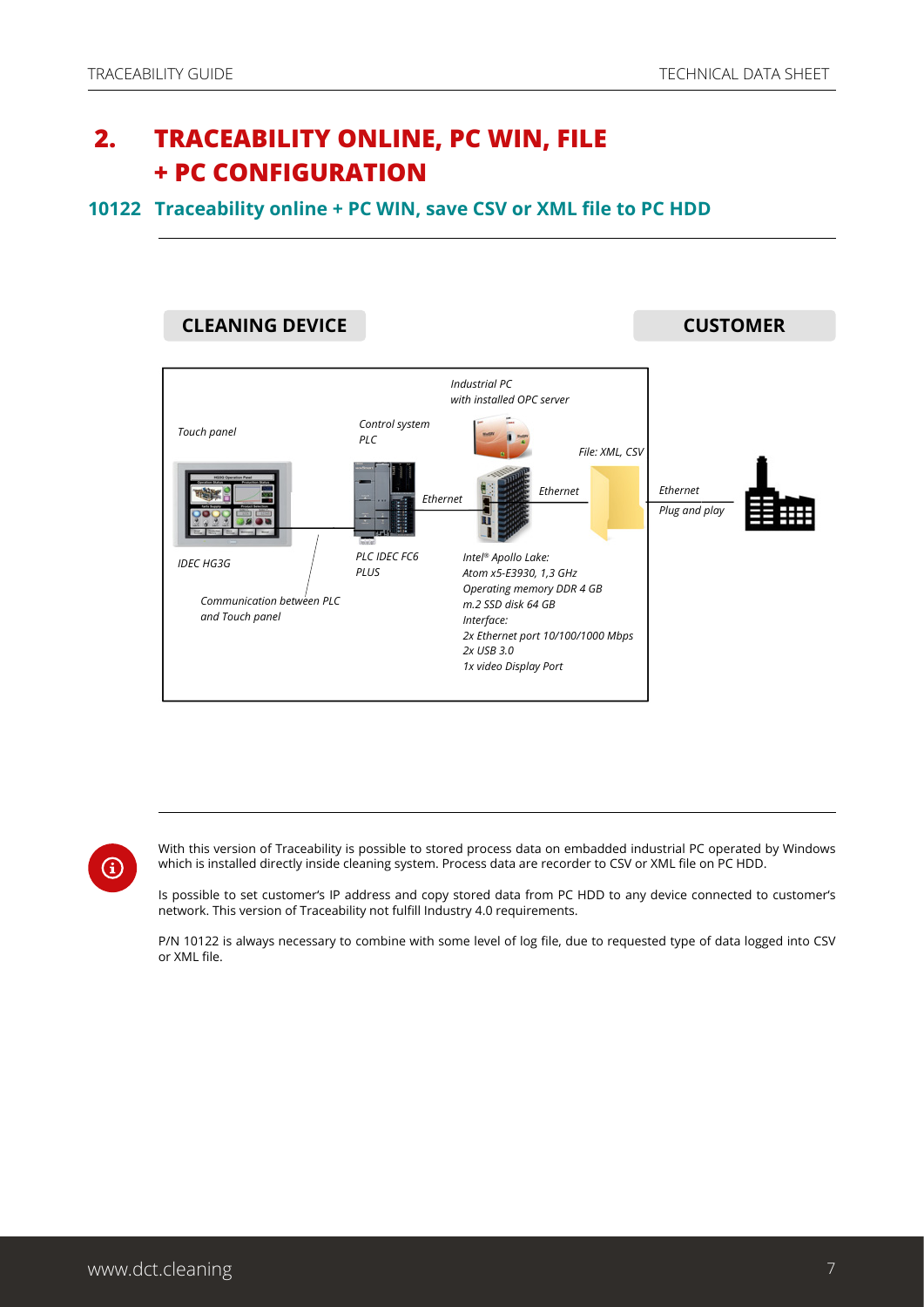## **2. TRACEABILITY ONLINE, PC WIN, FILE + PC CONFIGURATION**

#### **10122 Traceability online + PC WIN, save CSV or XML file to PC HDD**

|                                        | <b>PART NUMBER:</b> | NAME:                                                                                 |
|----------------------------------------|---------------------|---------------------------------------------------------------------------------------|
| $\rightarrow$<br><b>BASIC</b><br>LEVEL | 10122               | TRACEABILITY ONLINE + PC WIN, SAVE CSV OR XML FILE TO PC HDD                          |
|                                        |                     | Not fulfill Industry 4.0 requirements                                                 |
|                                        |                     | Output is CSV or XML file stored on HDD of industrial PC installed in cleaning system |
|                                        |                     | Is possible to set customer's IP address                                              |
|                                        | INCLUDE:            | Installation and setup of embedded PC with Windows                                    |
|                                        | NOT INCLUDE:        | PC screen and SW support                                                              |

| →<br><b>OPTIONS</b> | 10122A          | <b>BASIC PROCESS DATA LOG</b>                                                               |
|---------------------|-----------------|---------------------------------------------------------------------------------------------|
|                     |                 | Set of basic process data logged to CSV or XML file                                         |
|                     | INCLUDE:        | Program number, set process times, set temperatures, conductivity value, total cycle number |
|                     |                 |                                                                                             |
|                     | 10122B          | CLEANING PROCESS PRESSURE LOGGED TO CSV OR XML FILE                                         |
|                     | <b>INCLUDE:</b> | Average cleaning process pressure logged to CSV file                                        |
|                     |                 |                                                                                             |
|                     | <b>10122C</b>   | PRE-RINSING PROCESS PRESSURE LOGGED TO CSV OR XML FILE                                      |
|                     | INCLUDE:        | Average pre-rinsing process pressure                                                        |
|                     |                 |                                                                                             |
|                     | 10122D          | RINSING PROCESS PRESSURE LOGGED TO CSV OR XML FILE                                          |
|                     | INCLUDE:        | Average rinsing process pressure logged to CSV or XML file                                  |
|                     |                 |                                                                                             |
|                     | 10122E          | <b>NUMBER OF CYCLES TO EXCHANGE</b>                                                         |
|                     | INCLUDE:        | Values of cycle counters to exchange process fluids and filters logged to CSV or XML file   |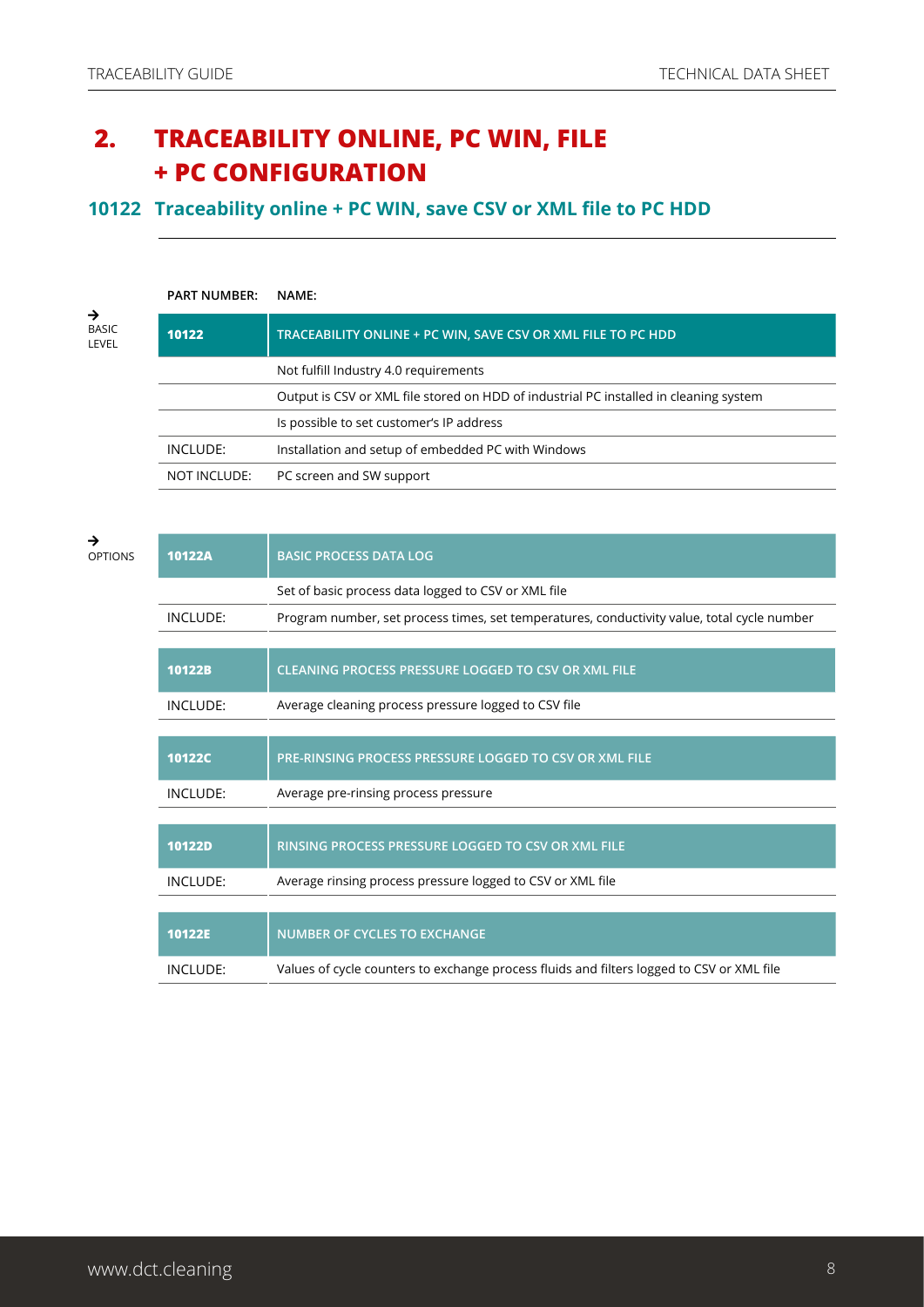## <span id="page-8-0"></span> **2. TRACEABILITY ONLINE, PC WIN, BARCODE READER, FILE + PC CONFIGURATION**

#### **10123 Traceability online, PC WIN, Barcode Reader, save CSV or XML file to PC HDD**



 $(i)$ 

With this version of Traceability is possible to stored process data on embadded industrial PC operated by Windows which is installed directly inside cleaning system. Process data are recorder to CSV or XML file on PC HDD.

PLC is ready ready for connection of Barcode Reader. Customer can choose standard DCT Barcode Reader (P/N 10123A) or use own Barcode Reader when DCT need to setup its setting (P/N 10123B).

Is possible to set customer's IP address and copy stored data from PC HDD to any device connected to customer's network. This version of Traceability not fulfill Industry 4.0 requirements.

P/N 10123 is always necessary to combine with some level of log file, due to requested type of data logged into CSV or XML file.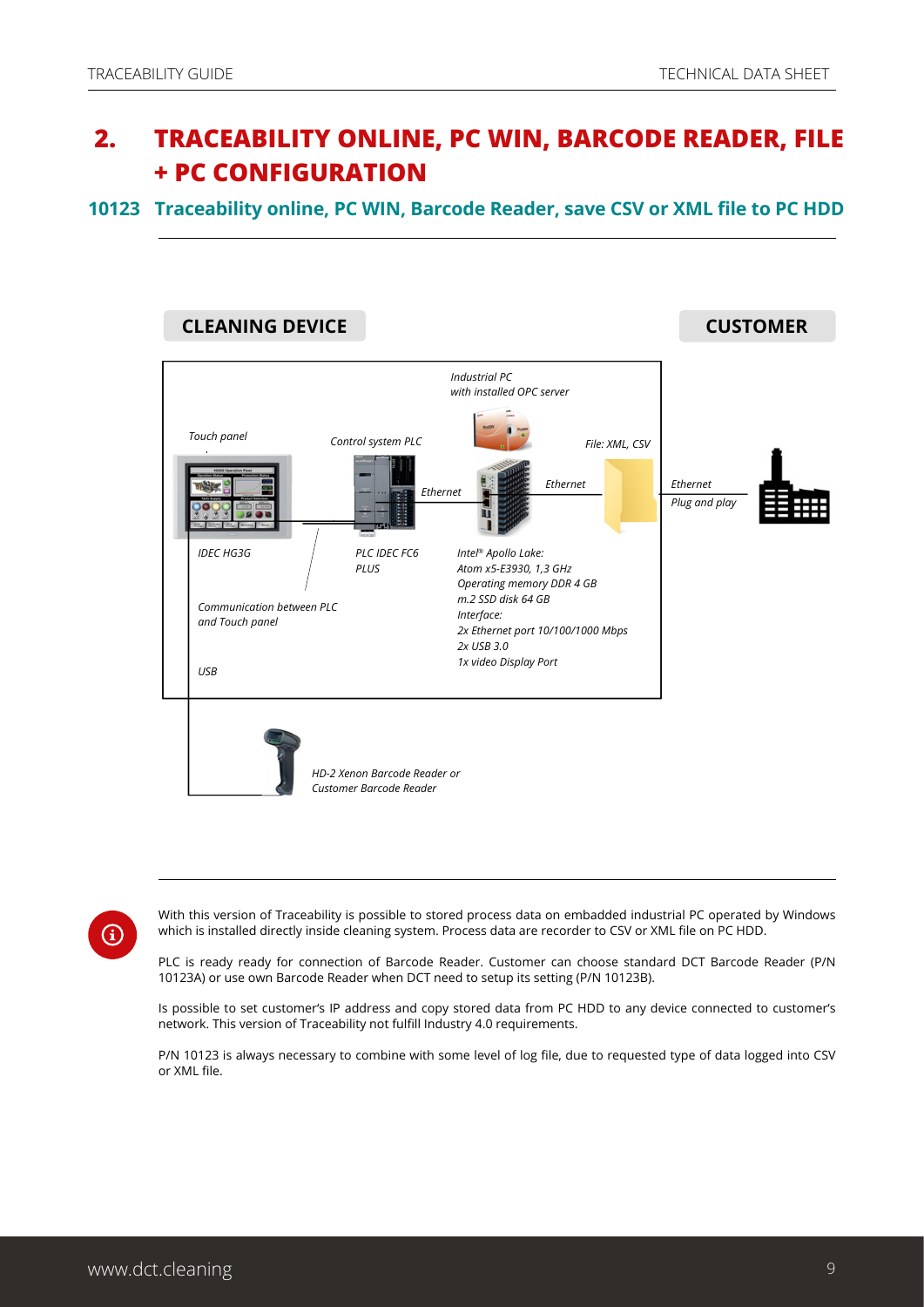## **2. TRACEABILITY ONLINE, PC WIN, BARCODE READER, FILE + PC CONFIGURATION**

#### **10123 Traceability online, PC WIN, Barcode Reader, save CSV or XML file to PC HDD**

| <b>PART NUMBER:</b> | <b>NAME:</b>                                                                                               |
|---------------------|------------------------------------------------------------------------------------------------------------|
| 10123               | TRACEABILITY ONLINE + PC WIN + BARCODE READER, SAVE CSV OR XML FILE TO PC HDD                              |
|                     | Not fulfill Industry 4.0 requirements                                                                      |
|                     | Output is CSV or XML file stored on HDD of industrial PC installed in cleaning system                      |
|                     | Is possible to set customer's IP address                                                                   |
| INCLUDE:            | Installation and setup of embedded PC with Windows, ready for connection of Barcode Reader,<br>user manual |
| NOT INCLUDE:        | Barcode Reader, PC screen and SW support                                                                   |
|                     |                                                                                                            |

| →<br><b>OPTIONS</b> | 10123A          | <b>BARCODE READER HD-2 XENON</b>                                                                        |
|---------------------|-----------------|---------------------------------------------------------------------------------------------------------|
|                     | INCLUDE:        | Barcode Reader, USB cable, holder, installation                                                         |
|                     | <b>REQUIRE:</b> | Mandatory is to combine with P/N 10123I Barcode logging                                                 |
|                     |                 |                                                                                                         |
|                     | 10123B          | <b>CONNECTION OF CUSTOMER'S BARCODE READER</b>                                                          |
|                     | INCLUDE:        | Connection and setting of customer's Barcode Reader                                                     |
|                     | <b>REQUIRE:</b> | Delivery of customer's Barcode Reader to DCT<br>Mandatory is to combine with P/N 10123I Barcode logging |
|                     |                 |                                                                                                         |
|                     | 10123C          | <b>BASIC PROCESS DATA LOG</b>                                                                           |
|                     |                 | Set of basic process data logged to CSV or XML file                                                     |
|                     | INCLUDE:        | Program number, set process times, set temperatures, conductivity value, total cycle number             |
|                     |                 |                                                                                                         |
|                     | 10123D          | <b>CLEANING PROCESS PRESSURE LOGGED TO CSV OR XML FILE</b>                                              |
|                     | INCLUDE:        | Average cleaning process pressure logged to CSV or XML file                                             |
|                     |                 |                                                                                                         |
|                     | 10123E          | PRE-RINSING PROCESS PRESSURE LOGGED TO CSV OR XML FILE                                                  |
|                     | INCLUDE:        | Average pre-rinsing process pressure                                                                    |
|                     |                 |                                                                                                         |
|                     | 10123F          | RINSING PROCESS PRESSURE LOGGED TO CSV OR XML FILE                                                      |
|                     | INCLUDE:        | Average rinsing process pressure logged to CSV or XML file                                              |
|                     |                 |                                                                                                         |
|                     | <b>10123G</b>   | <b>NUMBER OF CYCLES TO EXCHANGE</b>                                                                     |
|                     |                 | Values of cycle counters to exchange process fluids and filters logged to CSV or XML file               |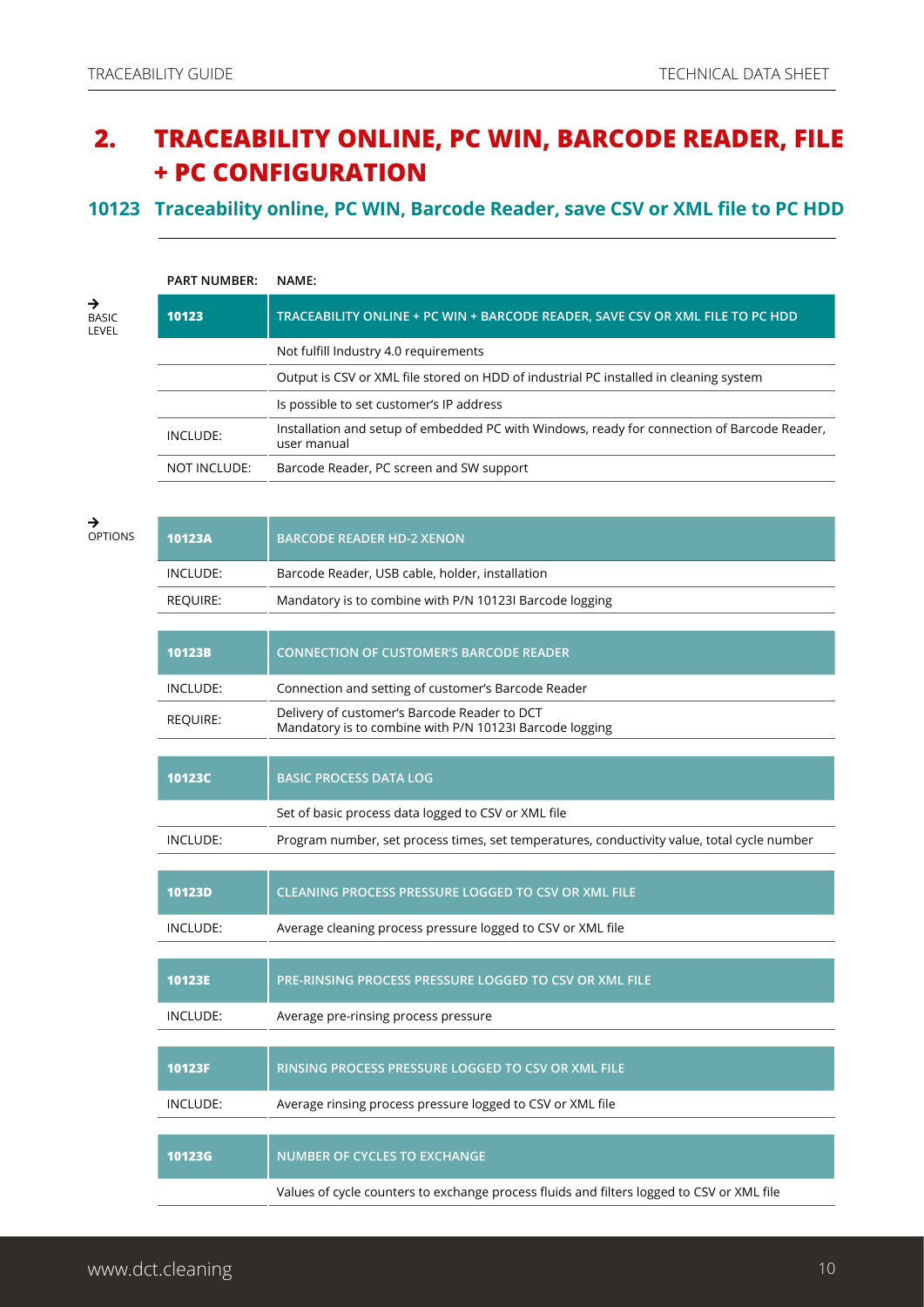## **2. TRACEABILITY ONLINE, PC WIN, BARCODE READER, FILE + PC CONFIGURATION**

#### **10123 Traceability online, PC WIN, Barcode Reader, save CSV or XML file to PC HDD**

| 101231   | <b>BARCODE LOGGING</b>                                                                                                                          |
|----------|-------------------------------------------------------------------------------------------------------------------------------------------------|
| INCLUDE: | SW setup to be able to scan Barcodes before start of cleaning cycle                                                                             |
|          |                                                                                                                                                 |
| 10123J   | <b>BLOCKING OF PROCESS START WITHOUT BARCODE SCANNING</b>                                                                                       |
| INCLUDE: | SW setup to be able to choose if Barcode scanning is mandatory to start cleaning cycle                                                          |
|          |                                                                                                                                                 |
| 10123K   | <b>OPERATOR BARCODE SCANNING</b>                                                                                                                |
| INCLUDE: | SW setup to be able to choose if Operator Barcode scanning is mandatory to start cleaning<br>cycle. Library with maximum 10 operator's Barcodes |
|          | For higher amount of Barcodes is necessary to multiply this unit in quote/PO                                                                    |
|          |                                                                                                                                                 |
| 10123L   | SELECTION OF CLEANING PROGRAM BASED ON BARCODE                                                                                                  |
| INCLUDE: | SW setup when cleaning program is automatically set due to scanned Barcode. Library with<br>maximum 10 part's Barcodes                          |
|          | For higher amount of Barcodes is necessary to multiply this unit in quote/PO                                                                    |
|          |                                                                                                                                                 |
| 10124    | 1 SERVICE/PROGRAMMING HOUR OF DCT SOFTWARE ENGINEER                                                                                             |
| INCLUDE: | 1 work hour of DCT SW engineer for adjustment or customazing of standard<br>DCT traceability software                                           |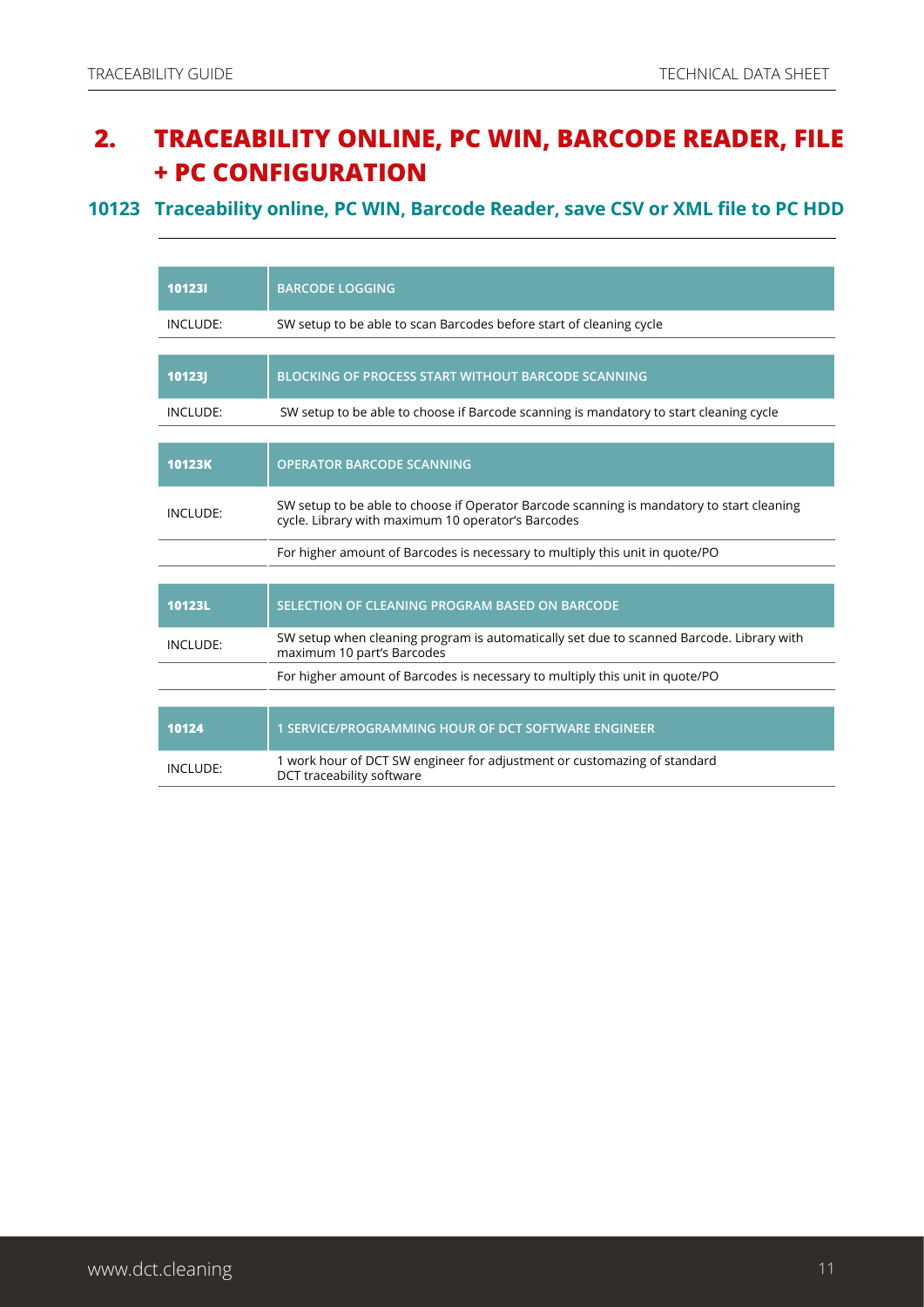## <span id="page-11-0"></span> **3. TRACEABILITY ONLINE, PC WIN, OPC SERVER CD, NO FILE**

#### **10127 Traceability online, PC WIN, OPC Server CD, no file**





**Highest level of DCT Traceability option fulfilling Industry 4.0 requirements**, using online connection of cleaning system to customer's network thru KepServer software.

Output is not file but access to OPC client with online cleaning process data. Customer can use this data for all his own other Traceability operations.

KEPServer software is installed on embedded industrial WIN PC.

Is possible to set customer's IP address and system is ready connect to Oracle MES system. OPC client installation and setup is on customers site and is not part of delivery from DCT Czech.

P/N 10127 is always necessary to combine with KEPServer sofware installation and setup to embedded WIN PC (P/N 10127A) and some level of log file, due to requested type of data access.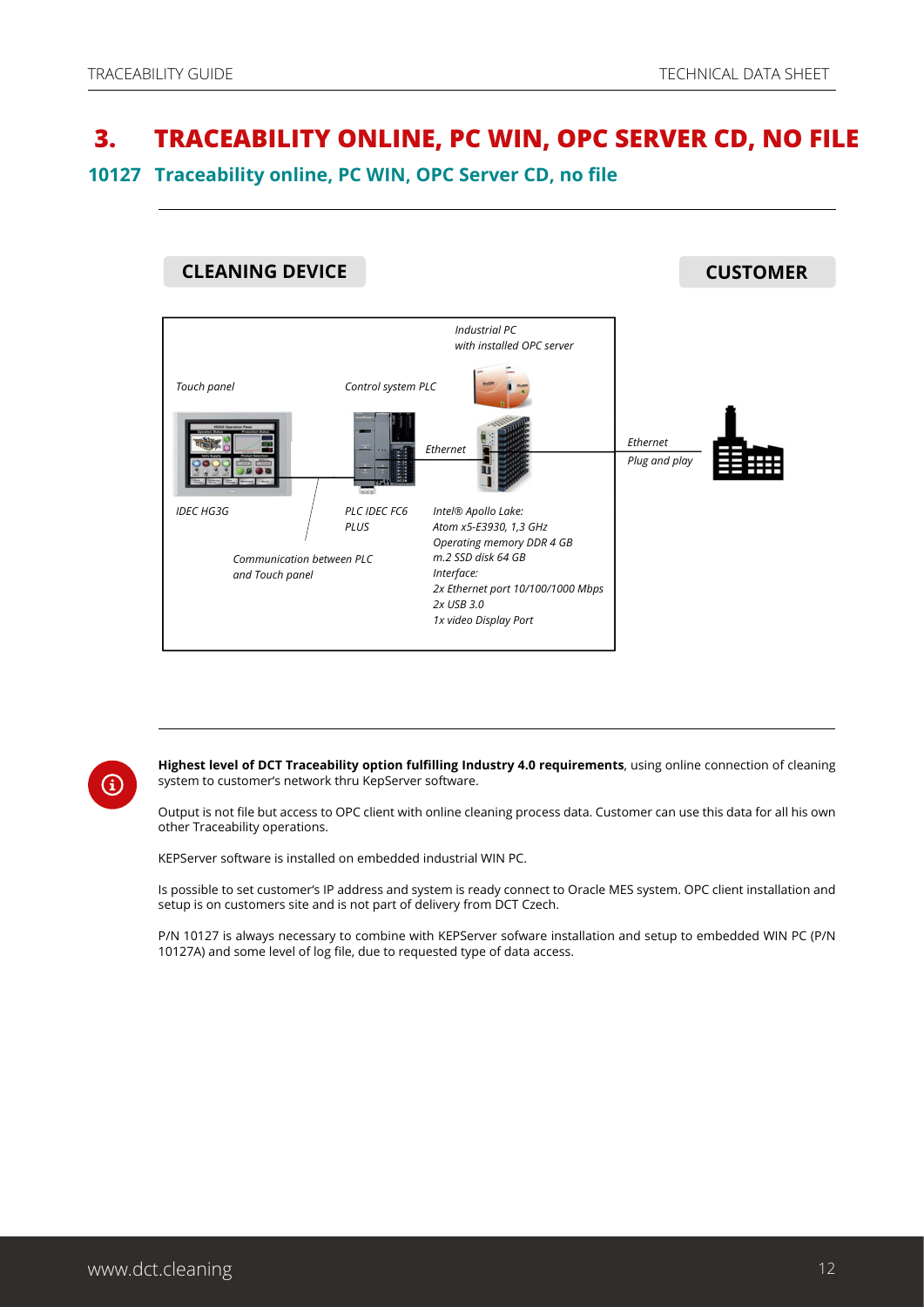## **3. TRACEABILITY ONLINE, PC WIN, OPC SERVER CD, NO FILE**

**10127 Traceability online, PC WIN, OPC Server CD, no file**

| <b>PART NUMBER:</b> | <b>NAME:</b>                                                                  |
|---------------------|-------------------------------------------------------------------------------|
| 10127               | TRACEABILITY ONLINE + PC WIN + OPC SERVER SOFTWARE                            |
|                     | Fulfill Industry 4.0 requirements                                             |
|                     | Output is not file but access to OPC client with online cleaning process data |
|                     | Is possible to set customer's IP address                                      |
|                     | Ready connect to Oracle MES system                                            |
| INCLUDE:            | Manual for installation of OPC client + PC WIN                                |
| NOT INCLUDE:        | PC screen and KEPServer/OPC client installation support                       |
|                     |                                                                               |

#### $\rightarrow$ OPTIONS

| 10127A          | KEPSERVER SOFTWARE INSTALLATION AND SETUP TO EMBEDDED WIN PC                                                                                              |
|-----------------|-----------------------------------------------------------------------------------------------------------------------------------------------------------|
| <b>INCLUDE:</b> | Include: KEPServer software installation and setup of connection between PLC and WIN PC                                                                   |
|                 |                                                                                                                                                           |
| 10127B          | <b>BASIC PROCESS DATA ACCESS</b><br>(OUTPUT IS NOT FILE, ONLY ONLINE DATA ACCESS)                                                                         |
| <b>REQUIRE:</b> | Configuration of KEPServer software                                                                                                                       |
| <b>INCLUDE:</b> | Program number, set process times, set temperatures, conductivity value,<br>total cycle number, open/close door status, failure status, total stop status |
|                 |                                                                                                                                                           |
| <b>10127C</b>   | <b>EXTENSION OF BASIC PROCESS DATA ACESS</b><br>(OUTPUT IS NOT FILE, ONLY ONLINE DATA ACCESS)                                                             |
|                 |                                                                                                                                                           |
|                 | Configuration of KEPServer software                                                                                                                       |
|                 | Extension of next 10 addresses for online process data due to customer request                                                                            |
|                 |                                                                                                                                                           |
| <b>10127D</b>   | <b>INTERLOCKING - EXTENSION OF ADDRESSES FOR ONLINE DEVICE CONTROL</b>                                                                                    |
|                 | Configuration of KEPServer software                                                                                                                       |
|                 | Adding addresses to control cleaning system from superior system                                                                                          |
| INCLUDE:        | Max. 5 new addresses due to customer request                                                                                                              |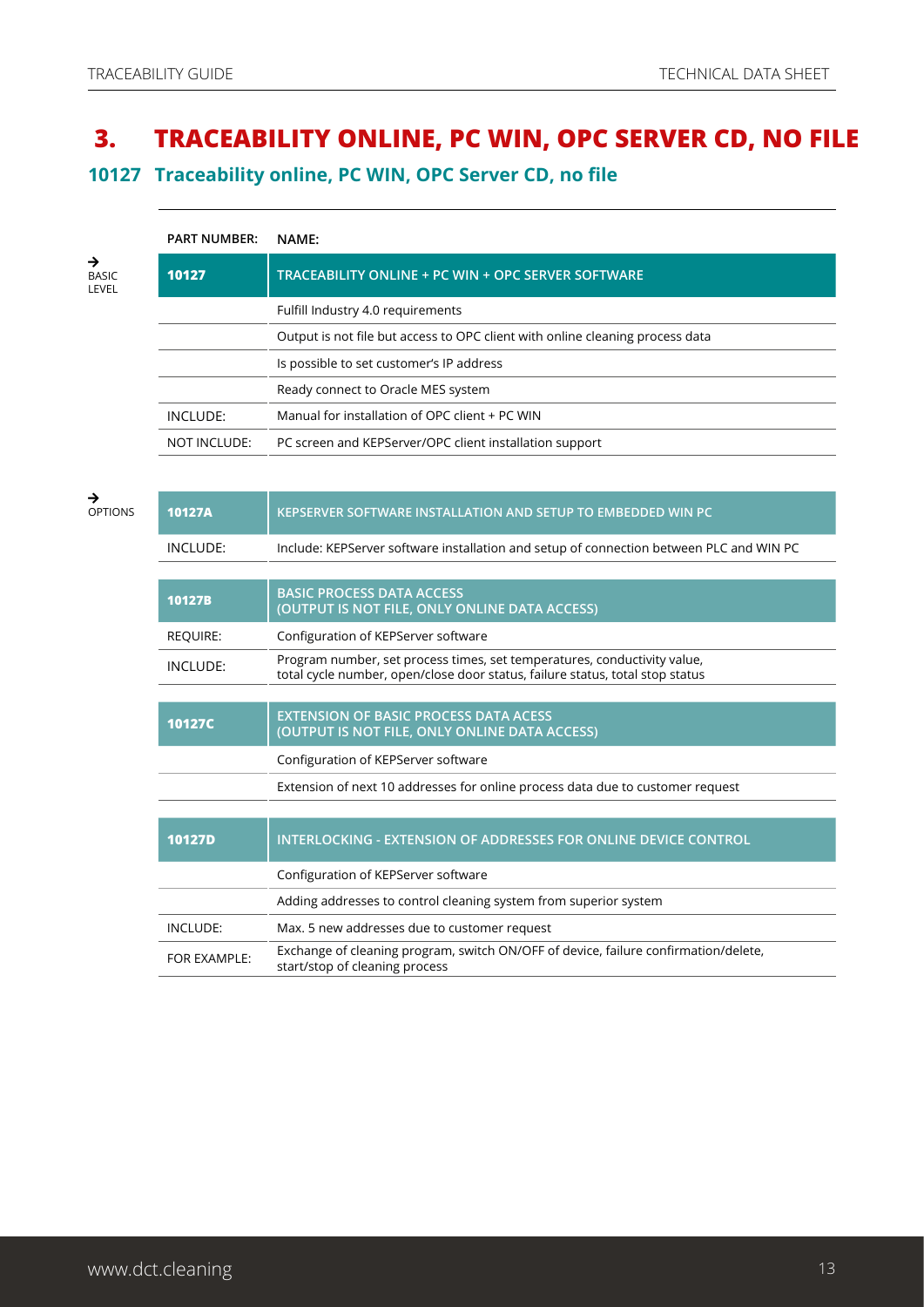## <span id="page-13-0"></span> **3. TRACEABILITY ONLINE, PC WIN, BARCODE READER, OPC SERVER CD, NO FILE**

**10129 Traceability online, PC WIN, Barcode Reader, OPC Server CD, no file**





**Highest level of DCT Traceability option fulfilling Industry 4.0 requirements,** using online connection of cleaning system to customer's network thru KEPServer software.

Output is not file but access to OPC client with online cleaning process data. Customer can use this data for all his own other Traceability operations.

PLC is ready ready for connection of Barcode Reader. Customer can choose standard DCT Barcode Reader (P/N 10129A) or use own barcode reader when DCT need to setup its setting (P/N 10129C).

KEPServer software is installed on embedded industrial WIN PC.

Is possible to set customer's IP address and system is ready connect to Oracle MES system.

OPC client installation and setup is on customers site and is not part of delivery from DCT Czech.

P/N 10129 is always necessary to combine with some type of Barcode Reader (P/N 10129A or 10129C) and KEPServer sofware installation and setup to embedded WIN PC (P/N 10129D).

Also customer need to choose one of available level of data access (P/N 10129F or 10129G)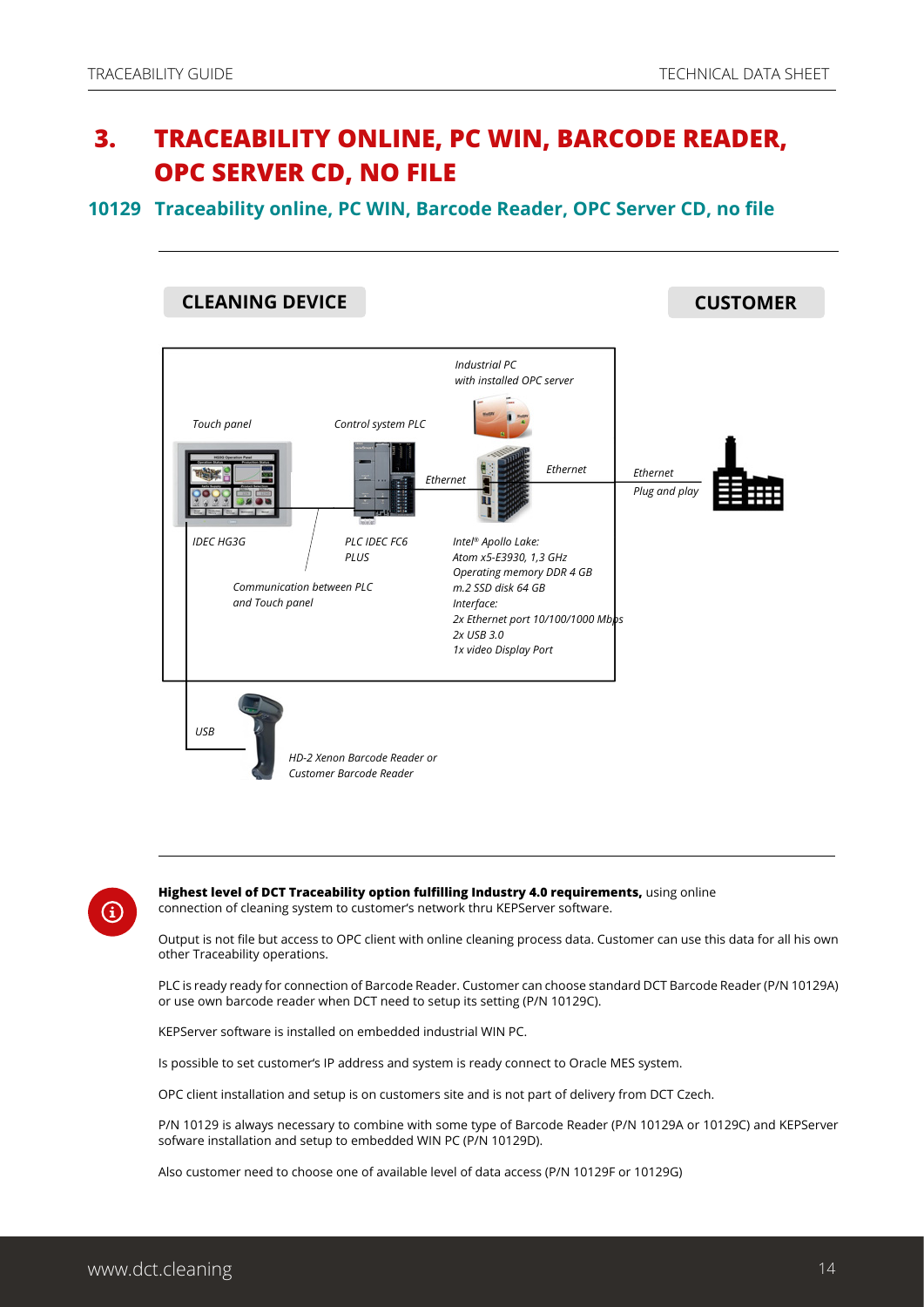## **3. TRACEABILITY ONLINE, PC WIN, BARCODE READER, OPC SERVER CD, NO FILE**

#### **10129 Traceability online, PC WIN, Barcode Reader, OPC Server CD, no file**

|                     | <b>PART NUMBER:</b> | NAME:                                                                                                                                                     |
|---------------------|---------------------|-----------------------------------------------------------------------------------------------------------------------------------------------------------|
| →<br><b>BASIC</b>   | 10129               | TRACEABILITY ONLINE + PC WIN + BARCODE READER + OPC SERVER SW                                                                                             |
| LEVEL               |                     | Fulfill Industry 4.0 requirements                                                                                                                         |
|                     |                     | Output is not file but access to OPC client with online cleaning process data                                                                             |
|                     |                     | Is possible to set customer's IP address                                                                                                                  |
|                     |                     | Ready connect to Oracle MES system                                                                                                                        |
|                     | INCLUDE:            | Ready for connection of Barcode Reader, manual for installation of OPC client + PC WIN                                                                    |
|                     | NOT INCLUDE:        | PC screen, KEPServer/OPC client and installation support, installation of Barcode Reader                                                                  |
| →<br><b>OPTIONS</b> | 10129A              | <b>BARCODE READER HD-2 XENON</b>                                                                                                                          |
|                     | INCLUDE:            | Barcode Reader, USB cable, holder, installation                                                                                                           |
|                     | <b>REQUIRE:</b>     | Mandatory is to combine with P/N 10129B Barcode logging                                                                                                   |
|                     | 10129B              | <b>BARCODE LOGGING</b>                                                                                                                                    |
|                     |                     |                                                                                                                                                           |
|                     | 10129C              | <b>CONNECTION OF CUSTOMER'S BARCODE READER</b>                                                                                                            |
|                     | INCLUDE:            | Connection and setting of customer's Barcode Reader                                                                                                       |
|                     | REQUIRE:            | Delivery of customer's Barcode Reader to DCT<br>Mandatory is to combine with P/N 10129B Barcode logging                                                   |
|                     | 10129D              | KEPSERVER SOFWARE INSTALLATION AND SETUP TO EMBEDDED WIN PC                                                                                               |
|                     | INCLUDE:            | KEPServer software installation and setup of connection between PLC and WIN PC                                                                            |
|                     |                     |                                                                                                                                                           |
|                     | 10129E              | INTERLOCKING - EXTENSION OF ADDRESSES FOR ONLINE DEVICE CONTROL                                                                                           |
|                     |                     | Configuration of KEPServer software                                                                                                                       |
|                     |                     | Adding addresses to control cleaning system from superior system                                                                                          |
|                     | INCLUDE:            | Max. 5 new addresses due to customer request                                                                                                              |
|                     | FOR EXAMPLE:        | Exchange of clenaing program, switch ON/OFF of device, failure confirmation/delete,<br>start/stop of cleaning process                                     |
|                     | 10129F              |                                                                                                                                                           |
|                     |                     | BASIC PROCESS DATA ACCESS (OUTPUT IS NOT FILE, ONLY ONLINE DATA ACCESS)                                                                                   |
|                     |                     | Configuration of KEPServer software                                                                                                                       |
|                     | INCLUDE:            | Program number, set process times, set temperatures, conductivity value, total cycle number,<br>open/close door status, failure status, total stop status |
|                     | <b>10129G</b>       | EXTENSION OF BASIC PROCESS DATA ACCESS (OUTPUT IS NOT FILE, ONLY ONLINE DATA ACCESS)                                                                      |
|                     |                     | Configuration of KEPServer software                                                                                                                       |
|                     |                     | Extension of next 10 addresses for online process data due to customer request                                                                            |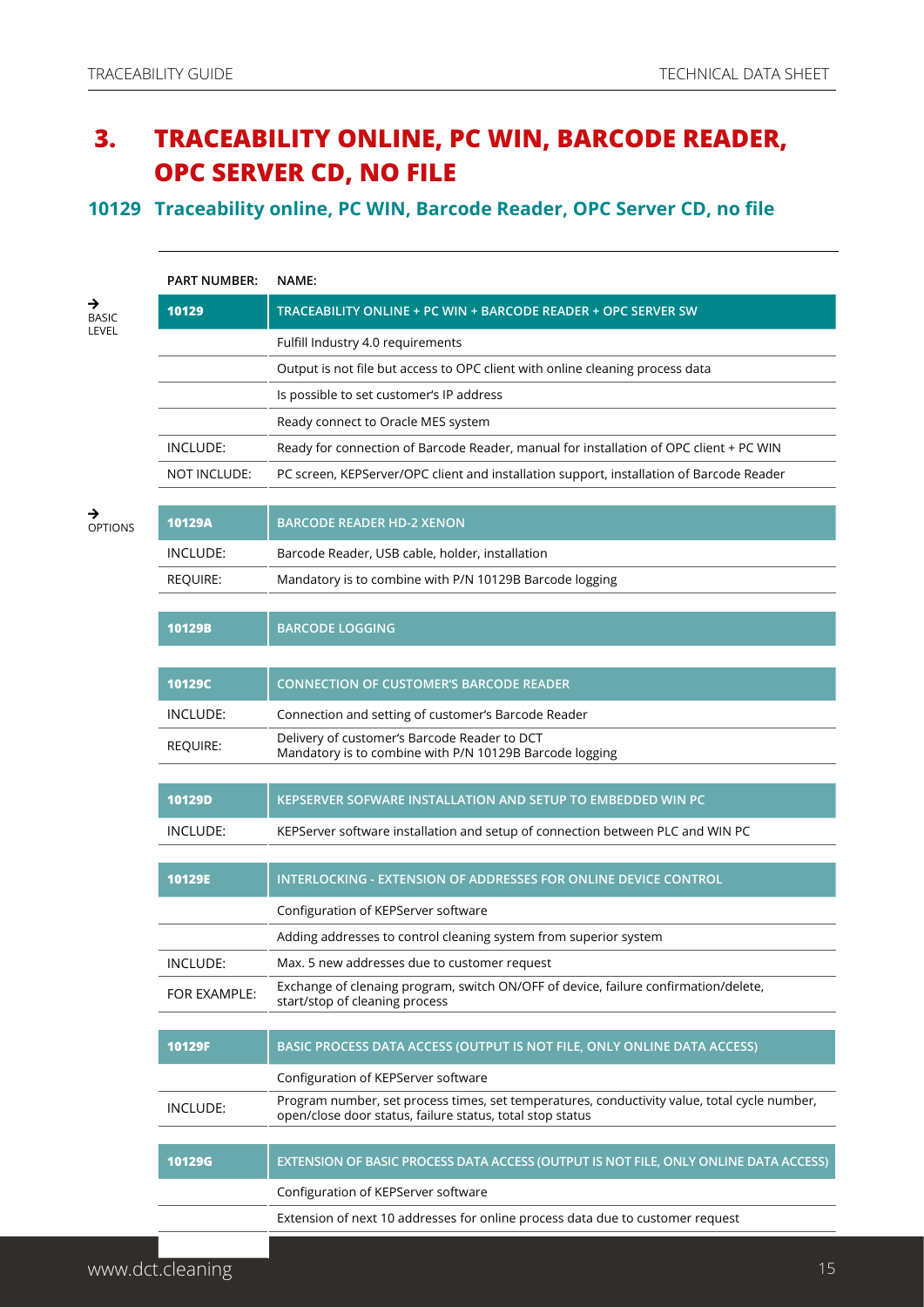## **4. TRACEABILITY ONLINE, PC WIN, CUSTOMER MES MODIFICATION, NO FILE**

#### **10151 Adaptation of the data format for possible storage in the customer's information system**



**Highest level of DCT Traceability option fulfilling Industry 4.0 requirements, using online** connection of cleaning system to customer's information network. Output is not file but direct access to customer network thru TCP/IP protocol.

PLC is ready ready for connection of Barcode Reader. Customer can choose standard DCT Barcode Reader (P/N 10129A) or use own Barcode Reader when DCT need to setup its setting (P/N 10129C).

Is possible to set customer's IP address and system is ready connect to Oracle MES system.

From the customer's parent system is possible to control cleaning system (start/stop, reset, choose the program etc.) Final price of this solution is always calculate individually and need to be confirmed by DCT.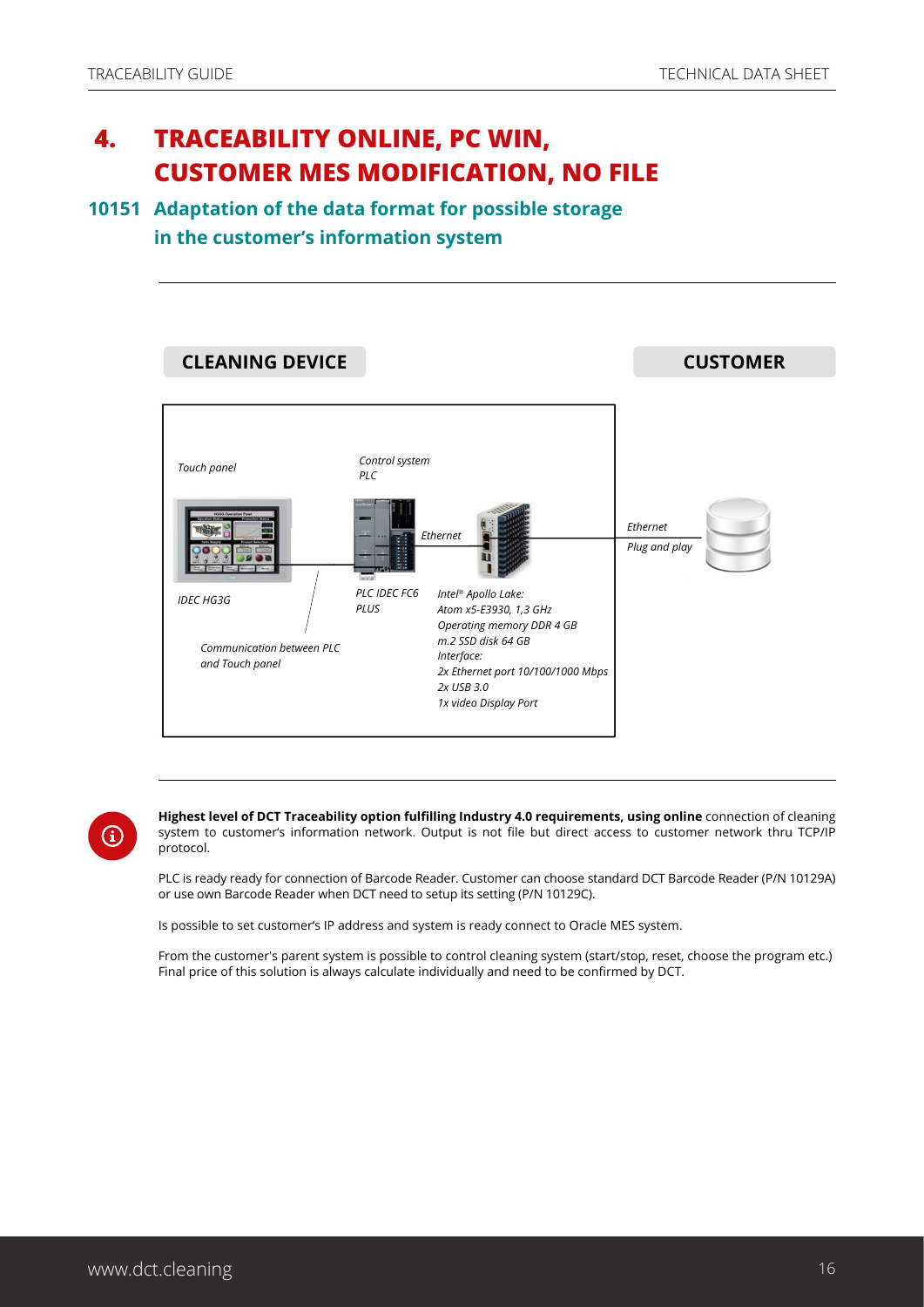## **4. TRACEABILITY ONLINE, PC WIN, CUSTOMER MES MODIFICATION, NO FILE**

### **10151 Adaptation of the data format for possible storage in the customer's information system**

|                            | <b>PART NUMBER:</b> | NAME:                                                                                                                                                                      |
|----------------------------|---------------------|----------------------------------------------------------------------------------------------------------------------------------------------------------------------------|
| →<br><b>BASIC</b><br>LEVEL | 10151               | TRACEABILITY ONLINE, PC WIN, CUSTOMER MES MODIFICATION, NO FILE                                                                                                            |
|                            |                     | Fulfill Industry 4.0 requirements                                                                                                                                          |
|                            |                     | Output is not file but direct access to customer network thru TCP/IP protocol                                                                                              |
|                            |                     | Is possible to set customer's IP address                                                                                                                                   |
|                            |                     | Ready connect to Oracle MES system                                                                                                                                         |
|                            | INCLUDE:            | Installation and setup of embedded PC with Windows, ready for connection of Barcode,<br>ready for connection of data from cleaning system to customer's information system |
|                            | NOT INCLUDE:        | Barcode Reader, PC monitor and SW support                                                                                                                                  |
|                            |                     |                                                                                                                                                                            |

| →<br><b>OPTIONS</b> | 10151A          | <b>CUSTOMER MES SYSTEM ANALYSIS</b>                                                        |
|---------------------|-----------------|--------------------------------------------------------------------------------------------|
|                     | <b>REQUIRE:</b> | Specification of customer's MES system, communication protocol and customer's requirements |
|                     |                 |                                                                                            |
|                     | 10151B          | <b>CUSTOMIZED PROGRAMING, PRICE PER HOUR</b>                                               |
|                     | INCLUDE:        | Programming of software application due to customer's request                              |
|                     |                 |                                                                                            |
|                     | 10151C          | PROGRAM IMPLEMENTATION FOR THE CUSTOMER, PRICE PER HOUR                                    |
|                     | INCLUDE:        | Debugging software at the customer after installation of the machine                       |
|                     | NOT INCLUDE:    | Travel and accommodation costs                                                             |
|                     |                 |                                                                                            |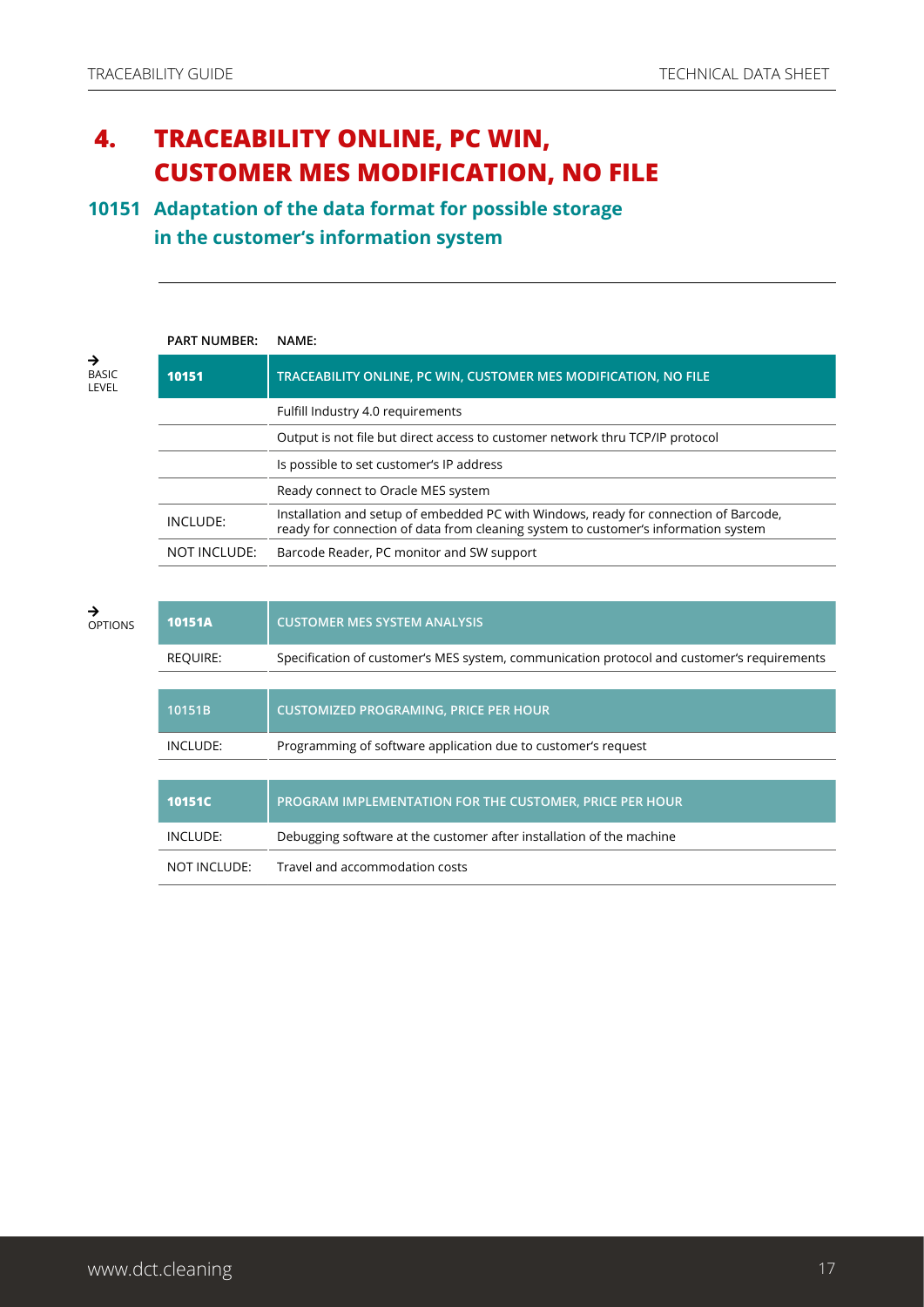## <span id="page-17-0"></span> **5. TRACEABILITY ROSE, SD CARD, FILE**

#### **10131 Traceability ROSE offline, CSV file to SD card**





#### **Not fulfill Industry 4.0 requirements.**

DCT ROSE tester is also possible to equip with different levels of Traceability due to customer request and is possible to choose variety of options listed bellow to fulfill all different project requirements.

#### $\rightarrow$ **BASIC** LEVEL

#### **PART NUMBER: NAME: 10131 TRACEABILITY FOR ROSE OFFLINE, SAVE CSV FILE TO TOUCH SCREEN SD CARD** Not fulfill Industry 4.0 requirements Output is CSV file stored on SD in touch screen Not possible to connect cleaning system to intranet or PC CSV file is possible to copy from SD card to USB flash disc and create PDF report with ROSE VIEW software on customer's PC. INCLUDE: SD card, user manual, ROSE VIEW software for PC NOT INCLUDE: PC WIN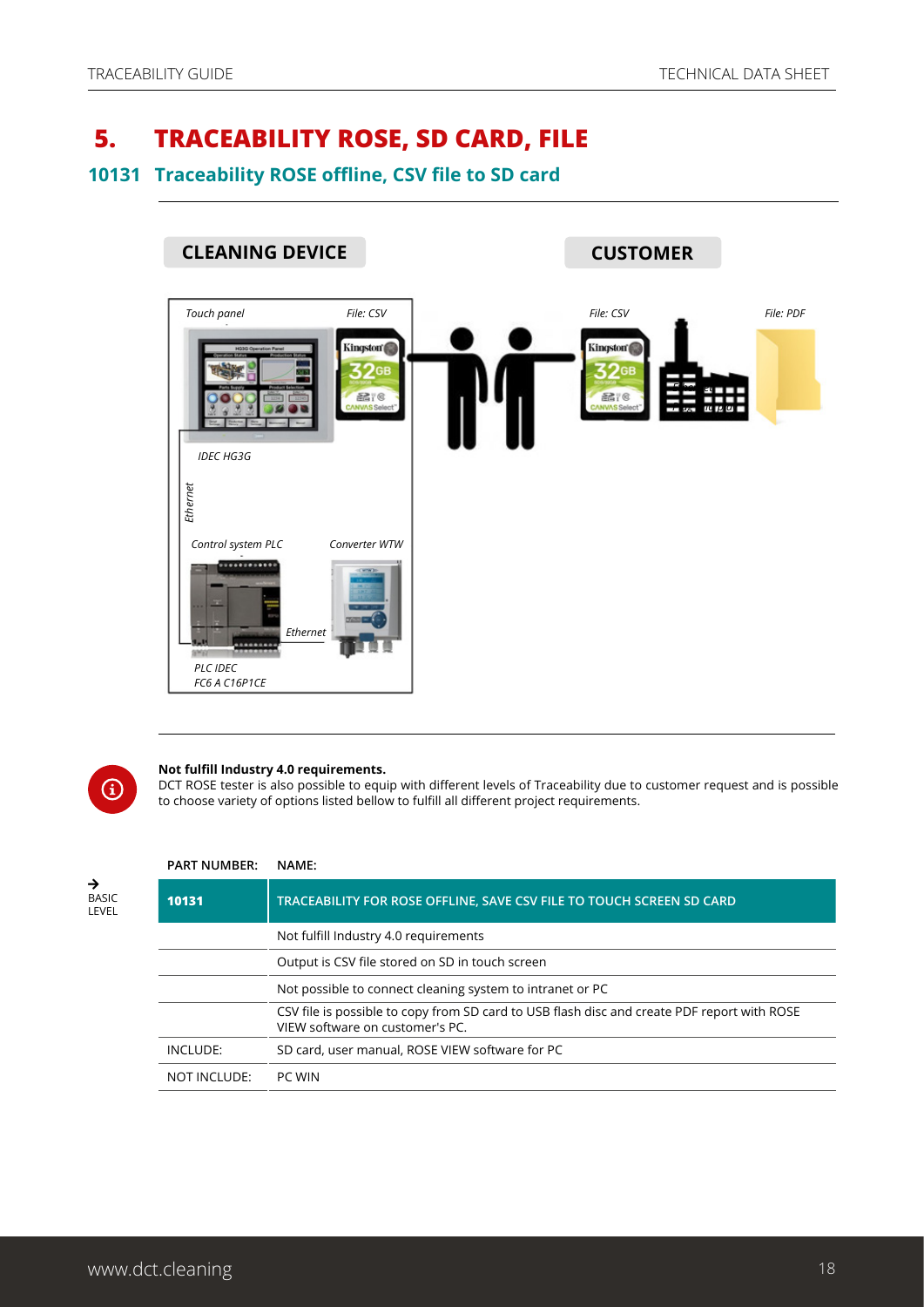## <span id="page-18-0"></span> **5. TRACEABILITY ROSE ONLINE, PC WIN, FILE**

#### **10132 Traceability ROSE online, PC WIN, save PDF file to PC HDD**



|                            | <b>PART NUMBER:</b> | NAME:                                                                      |
|----------------------------|---------------------|----------------------------------------------------------------------------|
| →<br><b>BASIC</b><br>LEVEL | 10132               | TRACEABILITY FOR ROSE ONLINE + PC WIN, SAVE PDF FILE TO PC HDD             |
|                            |                     | Not fulfill Industry 4.0 requirements                                      |
|                            |                     | Output is PDF file stored on HDD of industrial PC installed in ROSE tester |
|                            |                     | Is possible to set customer's IP address                                   |
|                            | INCLUDE:            | Installation and setup of embedded PC with Windows, user manual            |
|                            | NOT INCLUDE:        | PC screen and SW support                                                   |
|                            |                     |                                                                            |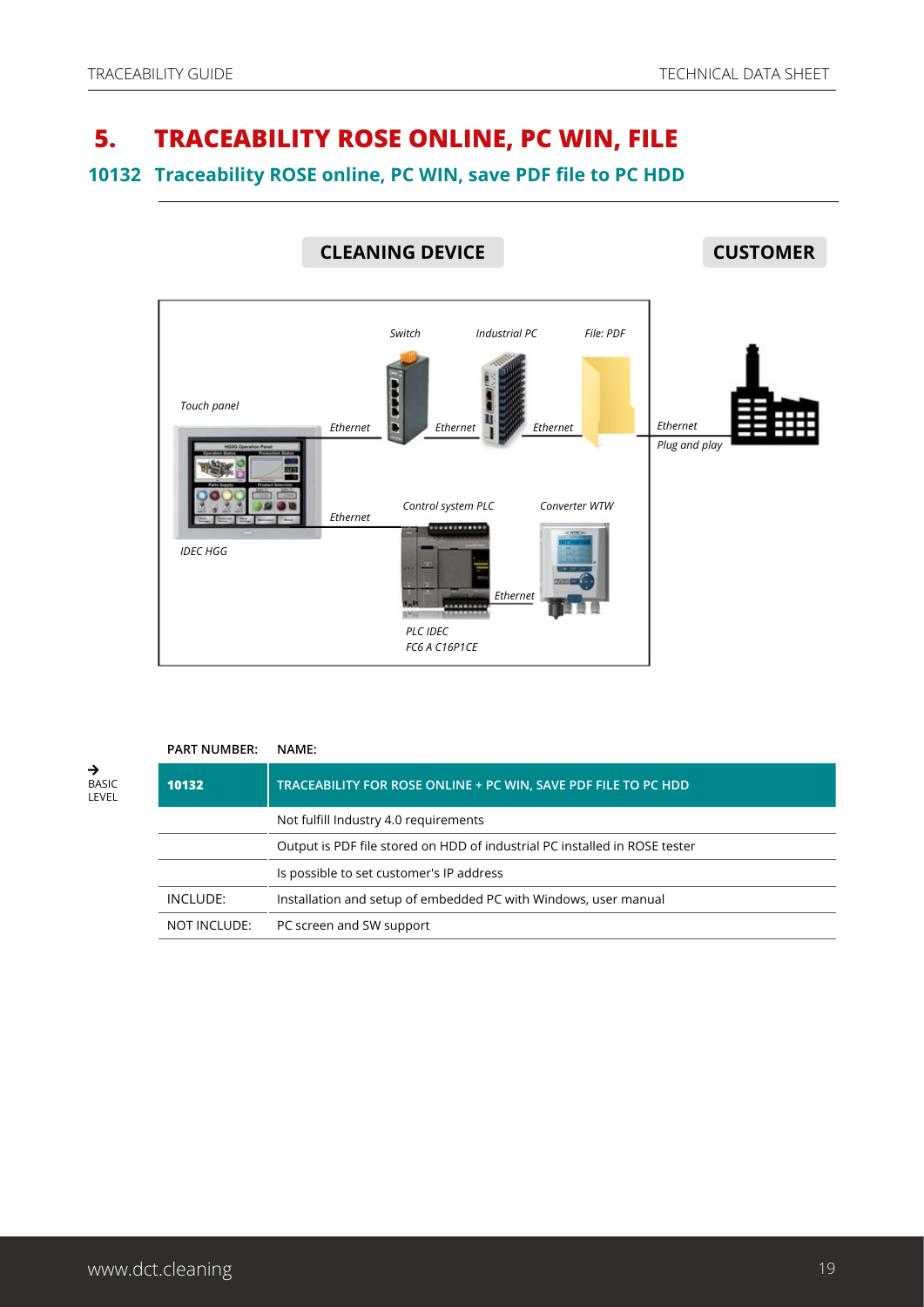## **5. TRACEABILITY ROSE ONLINE, BARCODE READER, PC WIN, FILE**

**10133 Traceability ROSE online, Barcode Reader, PC WIN, save PDF file to PC HDD**

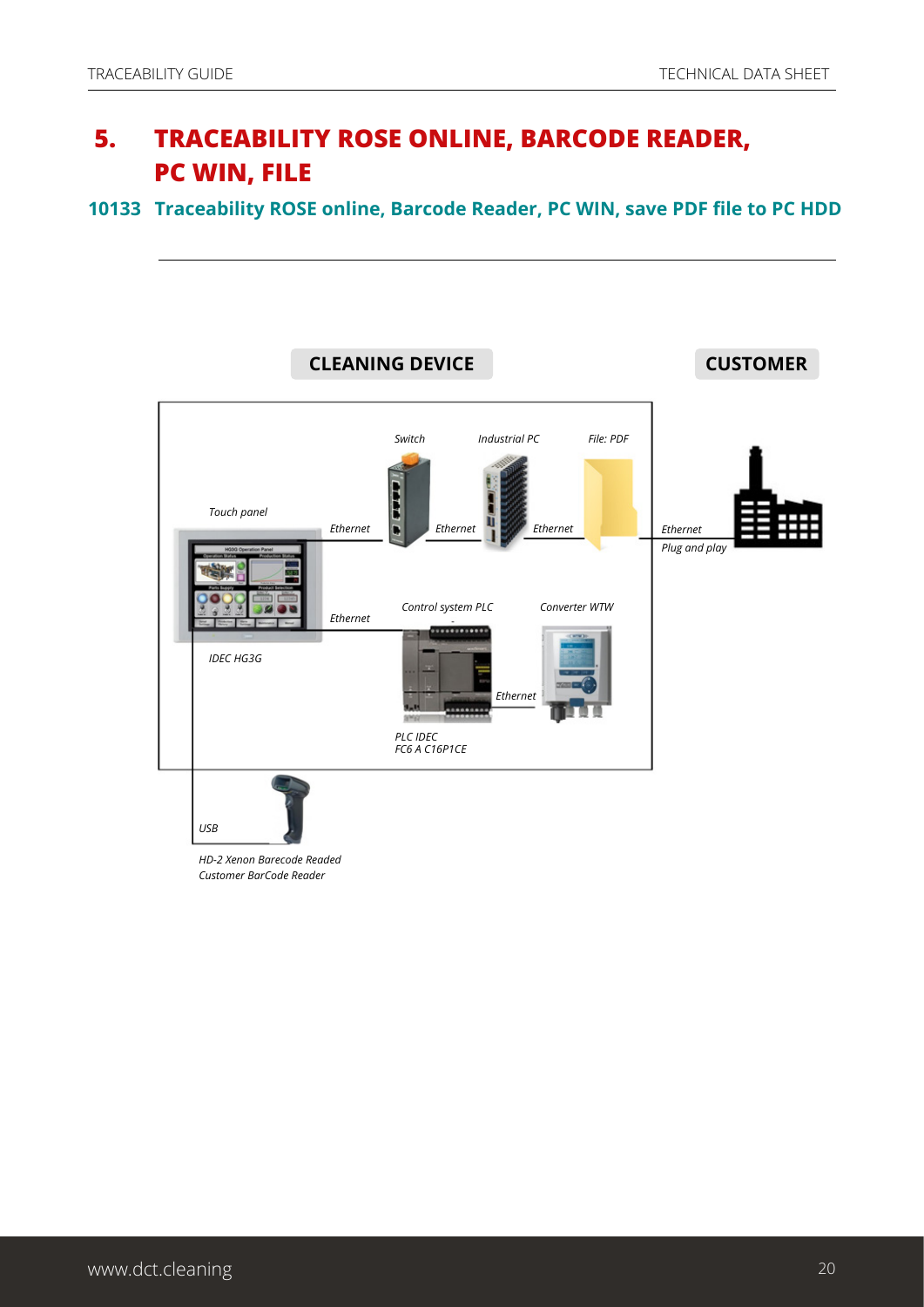## **5. TRACEABILITY ROSE ONLINE, BARCODE READER, PC WIN, FILE**

#### **10133 Traceability ROSE online, Barcode Reader, PC WIN, save PDF file to PC HDD**

| <b>PART NUMBER:</b> | NAME:                                                                                                      |  |
|---------------------|------------------------------------------------------------------------------------------------------------|--|
| 10133               | TRACEABILITY FOR ROSE ONLINE + PC WIN + BARCODE READER,<br><b>SAVE PDF FILE TO PC HDD</b>                  |  |
|                     | Not fulfill Industry 4.0 requirements                                                                      |  |
|                     | Output is PDF file stored on HDD of industrial PC installed in ROSE tester                                 |  |
|                     | Is possible to set customer's IP address                                                                   |  |
| INCLUDE:            | Installation and setup of embedded PC with Windows, ready for connection of<br>Barcode Reader, user manual |  |
| NOT INCLUDE:        | Barcode Reader, PC screen and SW support                                                                   |  |

| →<br><b>OPTIONS</b> | 10133A   | <b>BARCODE READER HD-2 XENON</b>                                                                                                                |
|---------------------|----------|-------------------------------------------------------------------------------------------------------------------------------------------------|
|                     | INCLUDE: | Barcode Reader, USB cable, holder, installation                                                                                                 |
|                     |          |                                                                                                                                                 |
|                     | 10133C   | <b>CONNECTION OF CUSTOMER'S BARCODE READER</b>                                                                                                  |
|                     | INCLUDE: | Connection and setting of customer's Barcode Reader                                                                                             |
|                     | REQUIRE: | Delivery of customer's Barcode Reader to DCT                                                                                                    |
|                     |          |                                                                                                                                                 |
|                     | 10133E   | <b>BARCODE LOGGING</b>                                                                                                                          |
|                     | INCLUDE: | SW setup to be able to scan Barcodes before start of cleaning cycle                                                                             |
|                     |          |                                                                                                                                                 |
|                     | 10133F   | <b>OPERATOR BARCODE SCANNING</b>                                                                                                                |
|                     | INCLUDE: | SW setup to be able to choose if Operator Barcode scanning is mandatory to start cleaning<br>cycle. Library with maximum 10 operator's Barcodes |
|                     |          | For higher amount of Barcodes is necessary to multiply this unit in quote/PO                                                                    |